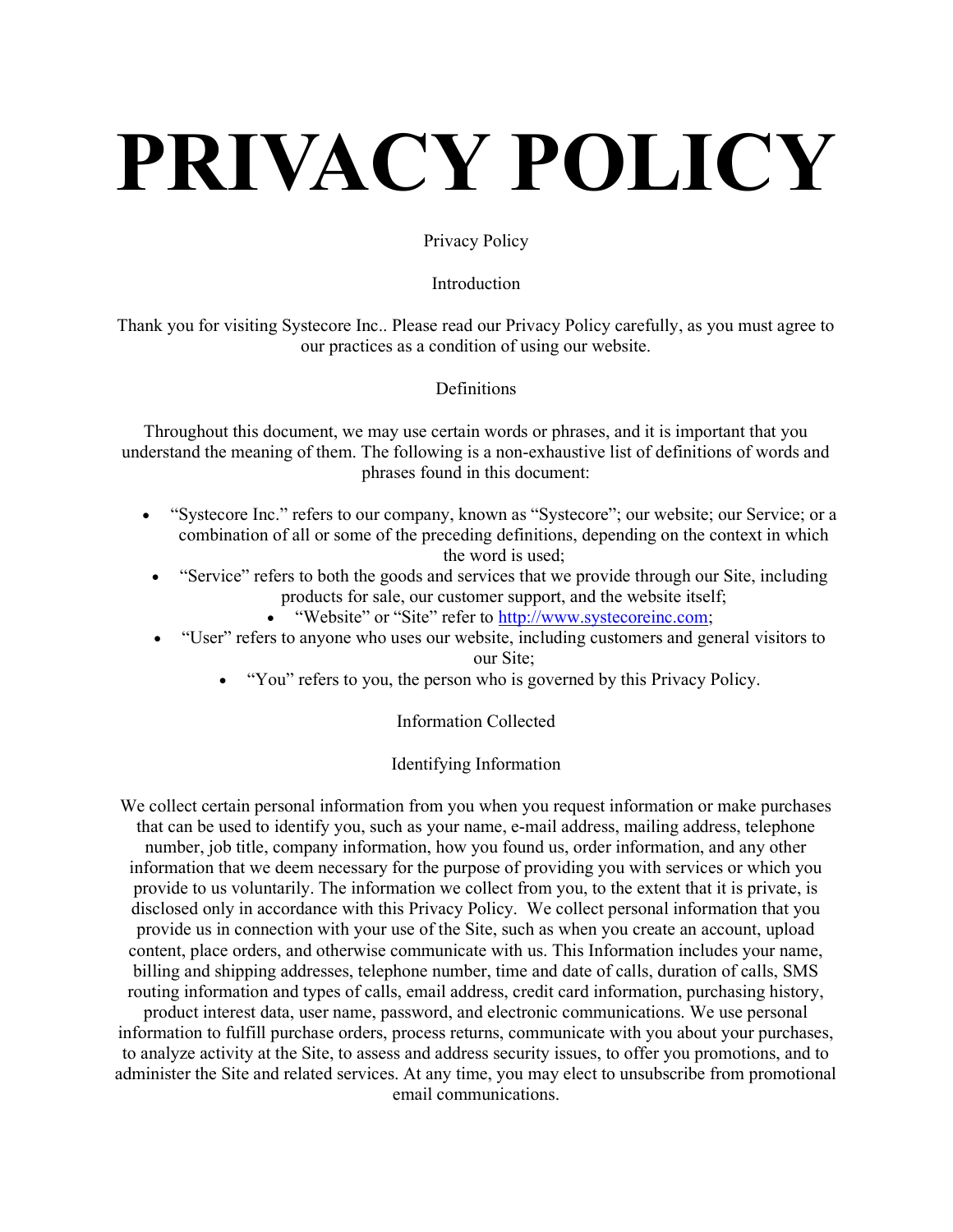#### Non-Identifying Information

Whenever you visit our website, we may collect non-identifying information from you, such as your IP address, referring URL, browser, operating system, cookie information, and Internet Service Provider. Without a subpoena, voluntary compliance on the part of your Internet Service Provider, or additional records from a third party, this information alone cannot usually be used to identify you.

# Use of Your Information

We collect general information as part of conducting business. We may use your information to:

- Enhance or improve User experience, our Site, or our Service.
	- Send e-mails about our Site or respond to inquiries.
- Send e-mails and updates about Systecore Inc., including email updates we believe to be of interest.
- Perform any other function that we believe in good faith is necessary to protect the security or proper functioning of our Site or Service.

## Third Party Websites

Systeecore Inc. may post links to third party websites such as vendors or event hosts on its site. These third party websites are not screened for privacy or security issues by Systecore Inc., and you release us from any liability for the conduct of these third party websites.

Third Party Access to Your Information

Although you are entering into an Agreement with Systecore Inc. to disclose your information to us, we make limited use of third party individuals and organizations to assist us, including web contractors and applications. We do not provide or sell customer lists to other companies.

Throughout the course of our provision of our Service to you, we may delegate our authority to collect, access, use, and disseminate your information. For example, our web host stores the information that you provide us, and we may hire outside contractors to perform maintenance or assist us in securing our website.

It is therefore necessary that you grant the third parties we may use in the course of our business the same rights that you afford us under this Privacy Policy. For this reason, you hereby agree that for every authorization which you grant to us in this Privacy Policy, you also grant to any third party that we may hire, contract, or otherwise retain the services of for the purpose of operating, maintaining, repairing, or otherwise improving or preserving our Site or its underlying files or systems. You agree not to hold us liable for the actions of any of these third parties, even if we would normally be held vicariously liable for their actions, and that you must take legal action against them directly should they commit any tort or other actionable wrong against you.

Without limiting the generality of the foregoing, you authorize us to collect, share, store, analyze, and otherwise use your information in conjunction with:

Google Analytics